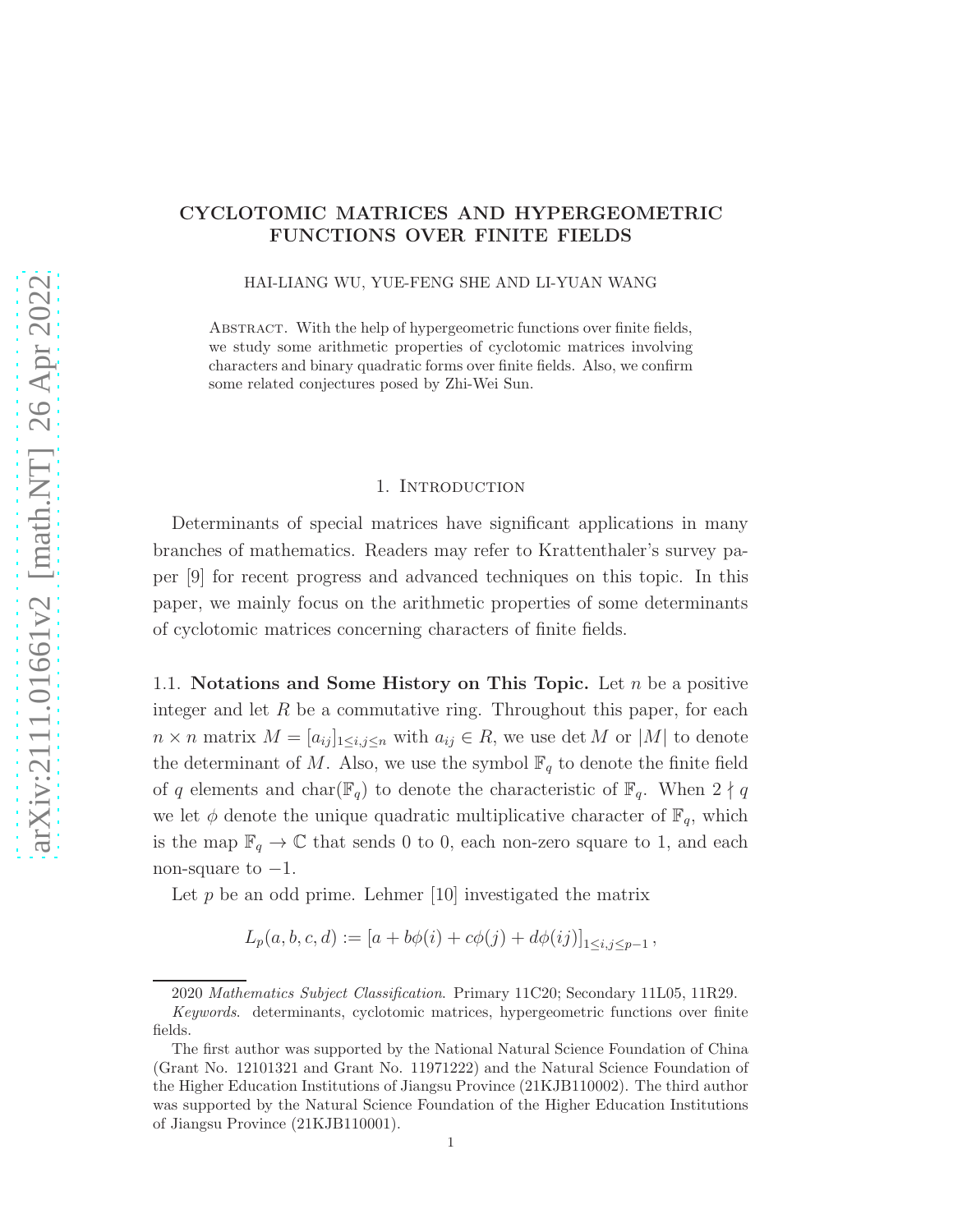where  $a, b, c, d$  are complex numbers. In [10, Theorem 1] Lehmer showed that for each positive integer  $k$  we have

$$
L_p(a, b, c, d)^k = (p - 1)^{k-1} [a_k + b_k \phi(i) + c_k \phi(j) + d_k \phi(ij)]_{1 \le i, j \le p-1},
$$

where  $a_k, b_k, c_k, d_k$  are complex numbers defined by

$$
\left[\begin{array}{cc} a_k & b_k \\ c_k & d_k \end{array}\right] = \left[\begin{array}{cc} a & b \\ c & d \end{array}\right]^k.
$$

Moreover, Lehmer [10, Theorem 2] also determined all the roots of characteristic polynomial of  $L_p(a, b, c, d)$ . In the same paper, Lehmer also studied the matrix

$$
M_p(\alpha, \beta) := [\alpha + \phi(\beta + i + j)]_{1 \le i, j \le p-1},
$$

where  $\alpha$  is a complex number and  $\beta$  is an integer. In [10, Theorem 3] Lehmer explicitly computed the characteristic polynomial of  $M_p(\alpha, \beta)$ .

Along this line, Carlitz [3] generalized Lehmer's results to the multiplicative characters modulo an arbitrary positive integer  $m$  (see [3, Theorem 2]). Furthermore, let p be an odd prime and let  $\chi$  be a multiplicative character modulo p. For any complex number  $\gamma$ , Carlitz [3, Theorem 4] determined the characteristic polynomial of the matrix  $C_p(\chi, \gamma)$ , where

$$
C_p(\chi,\gamma) := [\gamma + \chi(j-i)]_{1 \le i,j \le p-1}.
$$

In recent years, by using sophisticated matrix decompositions, Chapman [4, 5] and Vsemirnov [16, 17] studied many variants of the above results. For example, when  $p \equiv 1 \pmod{4}$  is a prime, let  $\varepsilon_p > 1$  and  $h(p)$  denote the fundamental unit and class number of the real quadratic field  $\mathbb{Q}(\sqrt{p})$ respectively. Write

$$
\varepsilon_p^{(2-(-1)^{(p-1)/4})h(p)} = a'_p + b'_p \sqrt{p}
$$

with  $a'_p, b'_p \in \mathbb{Q}$ . Then Vsemirnov [16, 17] confirmed the "evil determinants" conjecture posed by Chapman [5], which states that

$$
\det [\phi(j - i)]_{1 \le i, j \le \frac{p+1}{2}} = \begin{cases} -a'_p & \text{if } p \equiv 1 \pmod{4}, \\ 1 & \text{if } p \equiv 3 \pmod{4}. \end{cases}
$$

In 2019, Sun [14] studied some matrices involving  $\phi$  and quadratic forms over  $\mathbb{F}_p$ . For instance, Sun [14, Theorem 1.2(ii)] showed that

$$
S(d, p) := \det[\phi(i^2 + dj^2)]_{1 \le i, j \le (p-1)/2} = 0
$$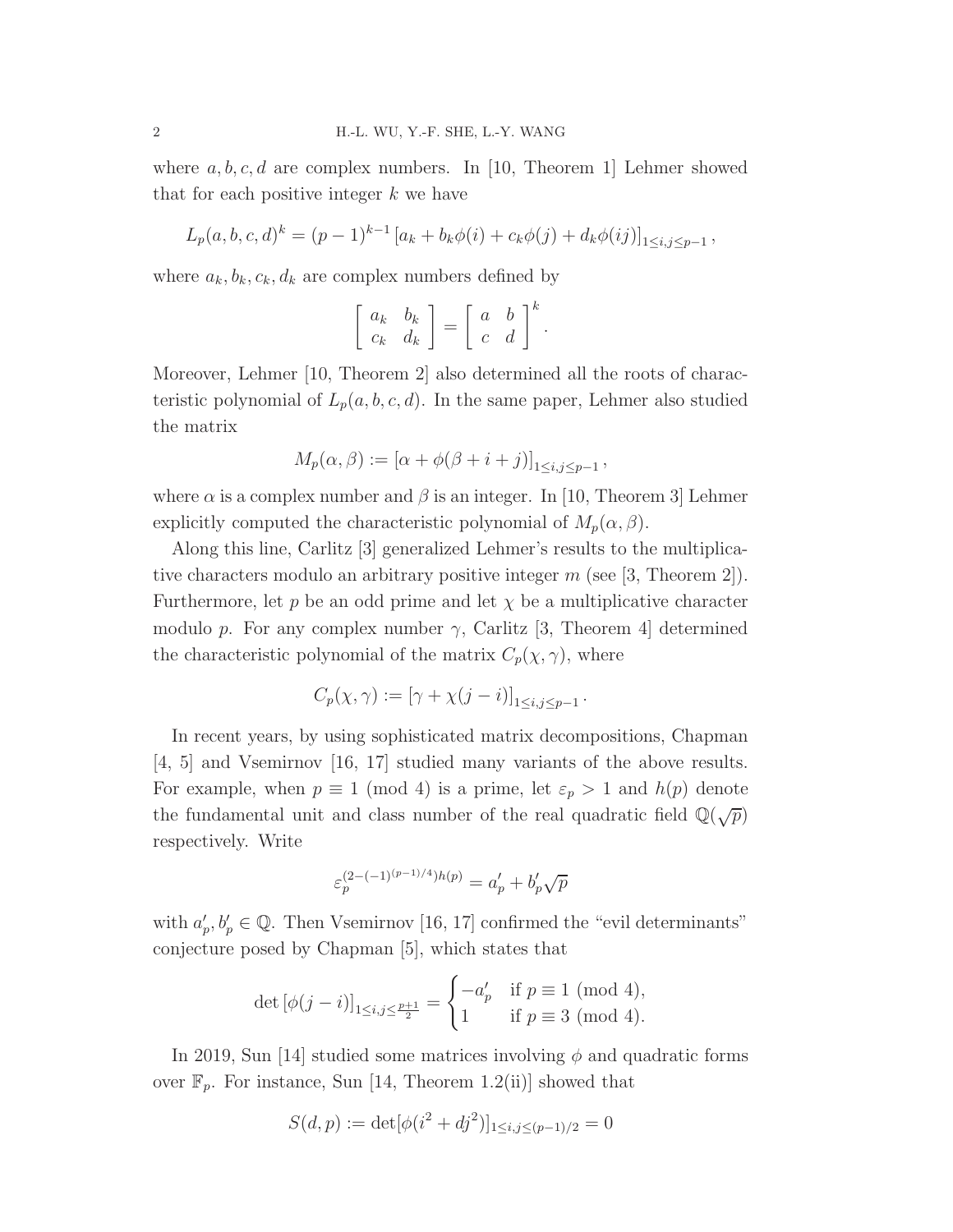whenever d is a quadratic non-residue modulo the odd prime  $p$ . Also, Sun [14] posed many conjectures involving the determinants of the form

$$
\det\left[\phi(f(i,j))\right]_{1\leq i,j\leq p-1},\,
$$

where  $f(x, y)$  is a quadratic form over  $\mathbb{F}_p$ . Readers may refer to [8, 15] for the recent progress on this topic.

1.2. Hypergeometric Functions over Finite Fields. In 1987, Greene [7] initiated the investigations of hypergeometric functions over finite fields. Greene showed that these functions have many properties which are analogous to the ordinary hypergeometric functions. Let  $q$  be an odd prime power and let  $\chi$  be a multiplicative character of  $\mathbb{F}_q$ . We also define  $\chi(0) = 0$ .

Suppose A, B are two multiplicative characters of  $\mathbb{F}_q$ . Let  $\varepsilon$  be the trivial character and  $\overline{A}$  denote the inverse of A, i.e.,  $A\overline{A} = \varepsilon$ . As an appropriate analog of the binomial coefficients, Greene [7, Definition 2.4] defined

$$
\binom{A}{B} := \frac{B(-1)}{q} J(A, \overline{B}),
$$

where  $J(A, \overline{B})$  is the Jacobi sum defined by

$$
J(A, \overline{B}) = \sum_{x \in \mathbb{F}_q} A(x) \overline{B}(1-x).
$$

With the above notations, Greene [7, Definition 3.10] gave the following definition. For multiplicative characters  $A_0, A_1, \cdots, A_n, B_1, B_2, \cdots, B_n$  of  $\mathbb{F}_q$  and  $x \in \mathbb{F}_q$ , the Gaussian hypergeometric function with respect to the above characters is defined by

$$
{}_{n+1}F_n\left(\begin{array}{cccc} A_0 & A_1 & \cdots & A_n \\ B_1 & \cdots & B_n \end{array} \bigg| x\right) = \frac{q}{q-1} \sum_{\chi} \binom{A_0 \chi}{\chi} \binom{A_1 \chi}{B_1 \chi} \cdots \binom{A_n \chi}{B_n \chi} \chi(x),
$$

where the summation runs over all multiplicative characters of  $\mathbb{F}_q$ . In particular, for multiplicative characters  $A, B, C$  we have (see [7, Theorem 3.6])

$$
(1.1) \t {}_2F_1\left(\begin{array}{cc} A & B \\ C & \end{array}\bigg|x\right) = \varepsilon(x) \frac{BC(-1)}{q} \sum_{y \in \mathbb{F}_q} B(y) \overline{B} C (1-y) \overline{A} (1 - xy).
$$

The values of hypergeometric functions  ${}_2F_1$  were extensively investigated and have close relations with the number of rational points on algebraic curves over finite fields. For example, readers may refer to  $\left[2, 6, 13\right]$  for details.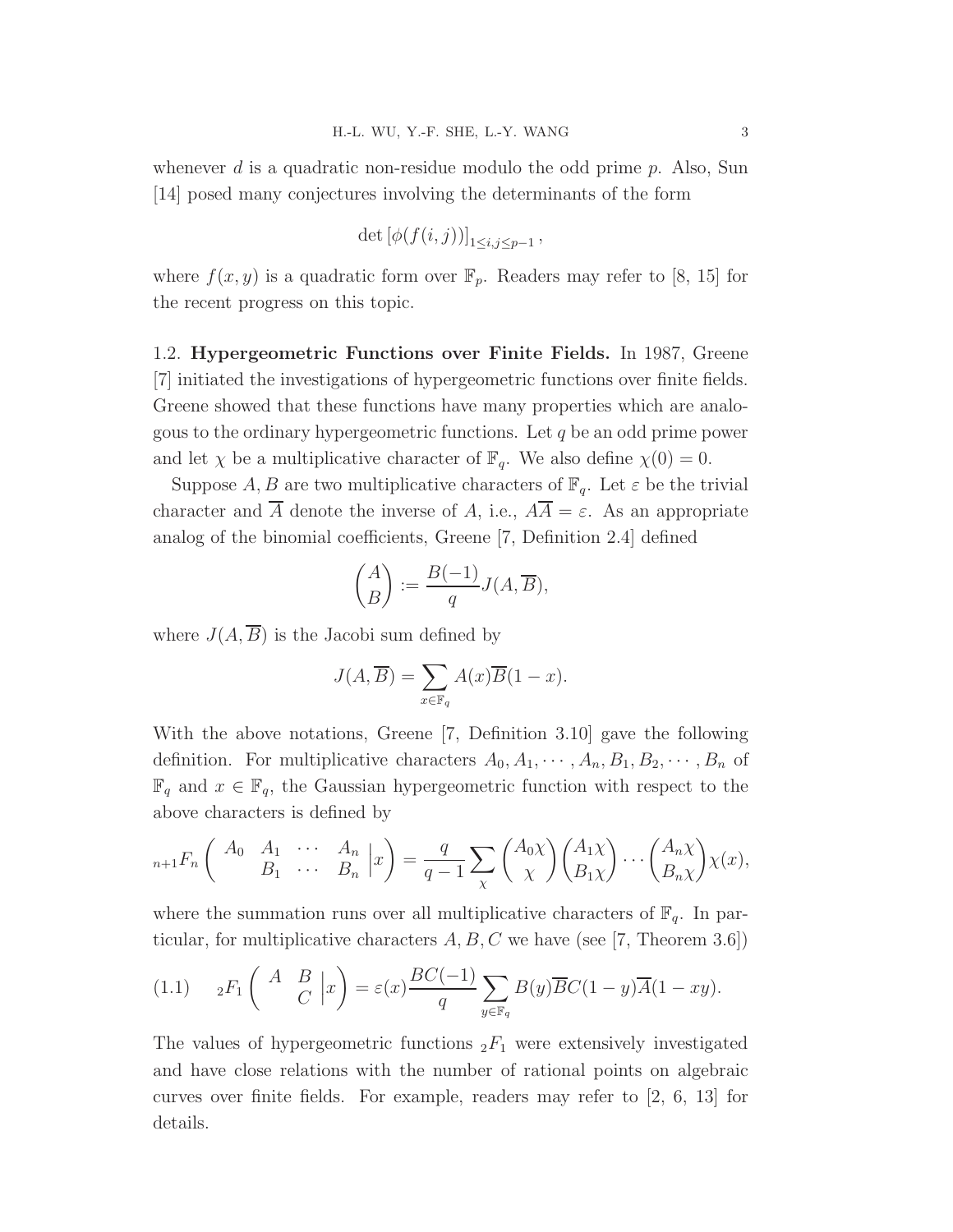1.3. **Main Results.** Let  $q = 2n + 1$  be an odd prime power and let  $\chi$  be a generator of the cyclic group of all multiplicative characters of  $\mathbb{F}_q$ . Let  $\mathbb{F}_q^{\times} := \mathbb{F}_q \setminus \{0\}$  and let

$$
\mathbb{F}_q^{\times 2} := \{x^2 : x \in \mathbb{F}_q^{\times}\} = \{\alpha_1, \alpha_2, \cdots, \alpha_n\}.
$$

For an arbitrary  $d \in \mathbb{F}_q^{\times}$  and an arbitrary integer  $1 \leq r \leq q-2$ , as an extension of Sun's determinant  $S(d, p)$ , we consider the following determinant:

$$
S_q(r, d) := \det \left[ \chi^r(\alpha_i + d\alpha_j) \right]_{1 \le i, j \le n}.
$$

We first obtain the following result:

**Theorem 1.1.** Let  $q = 2n + 1$  be an odd prime power and let  $\chi$  be a generator of the cyclic group of all multiplicative characters of  $\mathbb{F}_q$ . For any  $d \in \mathbb{F}_q^{\times}$  and  $1 \leq r \leq q-2$ , the following results hold.

- (i) If  $d \notin \mathbb{F}_q^{\times 2}$  and  $r \equiv n \pmod{2}$ , then  $S_q(r, d) = 0$ .
- (ii) If  $d = 1$ , then

$$
S_q(r,1) = \frac{(-1)^{\frac{n(n+1)}{2}-r}}{2^n} \cdot \begin{cases} \prod_{k=1}^n \left( J(\chi^{k-r}, \chi^r) - J(\phi \chi^{k-r}, \chi^r) \right) & \text{if } 4 \mid q-3, \\ \prod_{k=1}^n \left( J(\chi^{k-r}, \chi^r) + J(\phi \chi^{k-r}, \chi^r) \right) & \text{if } 4 \mid q-1. \end{cases}
$$

(iii) If  $d \in \mathbb{F}_q^{\times 2}$  and  $q \equiv 3 \pmod{4}$ , then  $S_q(r, d) = S_q(r, 1)$ . Furthermore, in this case,

(1.2) 
$$
S_q(r,1) = \frac{q^n}{2^n} \prod_{k=1}^n \left( {}_2F_1 \left( \begin{array}{cc} \varepsilon & \chi^r \\ \chi^k \end{array} \Big| 1 \right) - {}_2F_1 \left( \begin{array}{cc} \phi & \chi^r \\ \chi^k \end{array} \Big| 1 \right) \right).
$$

(iv) If  $d \in \mathbb{F}_q^{\times 2}$  and  $q \equiv 1 \pmod{4}$ , then  $S_q(r, d) = \delta_d S_q(r, 1)$ , where

$$
\delta_d = \begin{cases} 1 & \text{if } d \text{ is a 4th power in } \mathbb{F}_q, \\ -1 & \text{otherwise.} \end{cases}
$$

Moreover, in this case,

(1.3) 
$$
S_q(r,1) = \frac{q^n(-1)^{r+n(n+1)/2}}{2^n} \prod_{k=1}^n 2F_1\left(\begin{array}{cc} \chi^{-r} & \chi^{2k-2r} \\ \chi^{2k-r} & -1 \end{array}\Big| -1\right).
$$

*Remark* 1.1. When  $r = n$ , the equation (1.3) is indeed an analogue of certain product of gamma functions. In fact, by Kummer's theorem (cf. [1, p. 9])

(1.4) 
$$
{}_2F_1\left(\begin{array}{cc} \alpha & \beta \\ & 1-\alpha+\beta \end{array} \middle| -1 \right) = \frac{\Gamma(1+\beta-\alpha)\Gamma(1+\frac{\beta}{2})}{\Gamma(1+\beta)\Gamma(1+\frac{\beta}{2}-\alpha)},
$$

where  $\Gamma(z)$  is the gamma function. Also, by [7, (4.12)] we know that

$$
{}_2F_1\left(\begin{array}{cc} \phi & \chi^{2k} \\ & \phi\chi^{2k} \end{array} \big| -1\right)
$$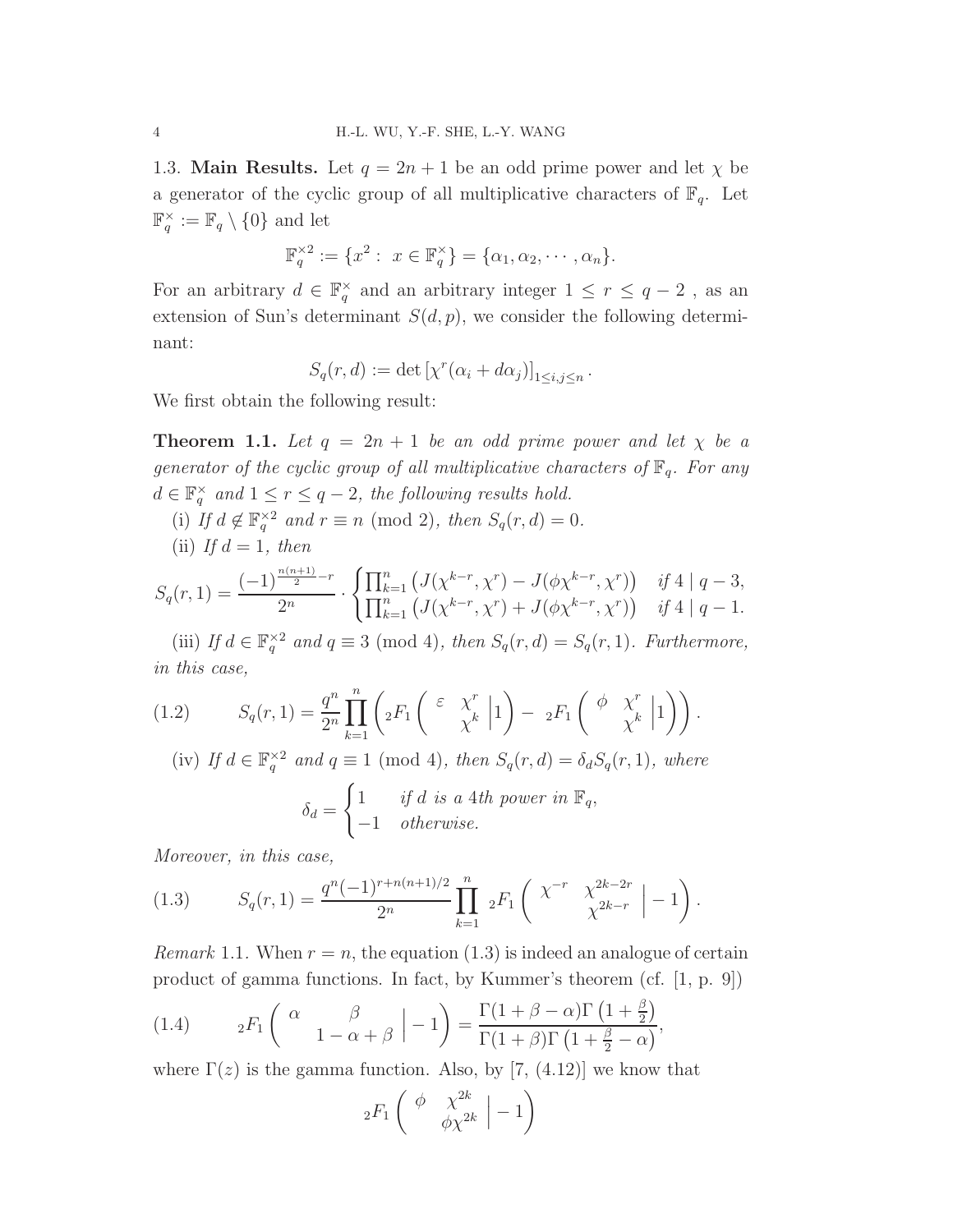can be viewed as an analogue of

$$
{}_{2}F_{1}\left(\begin{array}{c} 1/2 \\ 1 - 1/2 + k/n \end{array} \big| - 1\right).
$$

Using Legendre's duplication formula

$$
\Gamma(2x)\sqrt{2\pi} = 2^{2x-\frac{1}{2}}\Gamma(x)\Gamma\left(x+\frac{1}{2}\right),\,
$$

it is easy to verify that

$$
\prod_{k=1}^{n} 2F_1 \begin{pmatrix} 1/2 & k/n \\ 1 - 1/2 + k/n \end{pmatrix} - 1 \begin{pmatrix} 1 \\ 2 \end{pmatrix} \prod_{k=1}^{3n+1} \prod_{k=1}^{n} \frac{\Gamma\left(\frac{2k}{n}\right) \Gamma\left(\frac{k}{2n}\right)^2}{\Gamma\left(\frac{k}{n}\right)^3}.
$$

Hence  $(1.3)$  can be viewed as an analogue of the above identity when  $r = n$ .

In 2019, Sun [14, Conjecure 4.5(iii)] posed the following conjecture.

Conjecture 1.1. (Sun) Let  $p > 3$  be a prime and let  $d \in \mathbb{Z}$  with  $p \nmid d$ . Let

$$
D(d, p) := \det \left[ (i^2 + dj^2) \left( \frac{i^2 + dj^2}{p} \right) \right]_{1 \le i, j \le (p-1)/2},
$$

where  $\left(\frac{1}{r}\right)$  $\frac{1}{p}$ ) is the Legendre symbol. Then

$$
\left(\frac{D(d,p)}{p}\right) = \begin{cases}\n\left(\frac{d}{p}\right)^{(p-1)/4} & \text{if } p \equiv 1 \pmod{4}, \\
\left(\frac{d}{p}\right)^{(p+1)/4}(-1)^{(h(-p)-1)/2} & \text{if } p \equiv 3 \pmod{4},\n\end{cases}
$$

where  $h(-p)$  is the class number of  $\mathbb{Q}(\sqrt{-p})$ .

In this paper, we obtain the following generalized result.

**Theorem 1.2.** Let  $q = 2n + 1$  be an odd prime power and let  $d \in \mathbb{F}_q^{\times}$ . Suppose char( $\mathbb{F}_q$ ) > 3. Let

$$
D(d, q) = \det \left[ (\alpha_i + d\alpha_j) \phi(\alpha_i + d\alpha_j) \right]_{1 \le i, j \le n}.
$$

If we view  $D(d, q)$  as a determinant over  $\mathbb{F}_q$ , then the following results hold. (i) If  $q \equiv 1 \pmod{4}$ , then

$$
D(d, q) = d^{\frac{q-1}{4}} x_q(d)^2
$$

for some  $x_q(d) \in \mathbb{F}_q$ . In particular, if  $q = p \equiv 1 \pmod{4}$  is a prime, then we further have  $x_p(d) \in \mathbb{F}_p^{\times}$ .

(ii) If  $q \equiv 3 \pmod{4}$ , then

$$
D(d,q) = d^{\frac{q+1}{4}}(-1)^{\frac{q-3}{4}} \binom{(q+1)/2}{(q+1)/4} y_q(d)^2
$$

for some  $y_q(d) \in \mathbb{F}_q$ . In particular, if  $q = p \equiv 3 \pmod{4}$  is a prime, then

$$
D(d, p) = d^{\frac{p+1}{4}} (-1)^{\frac{h(-p)-1}{2}} z_p(d)^2
$$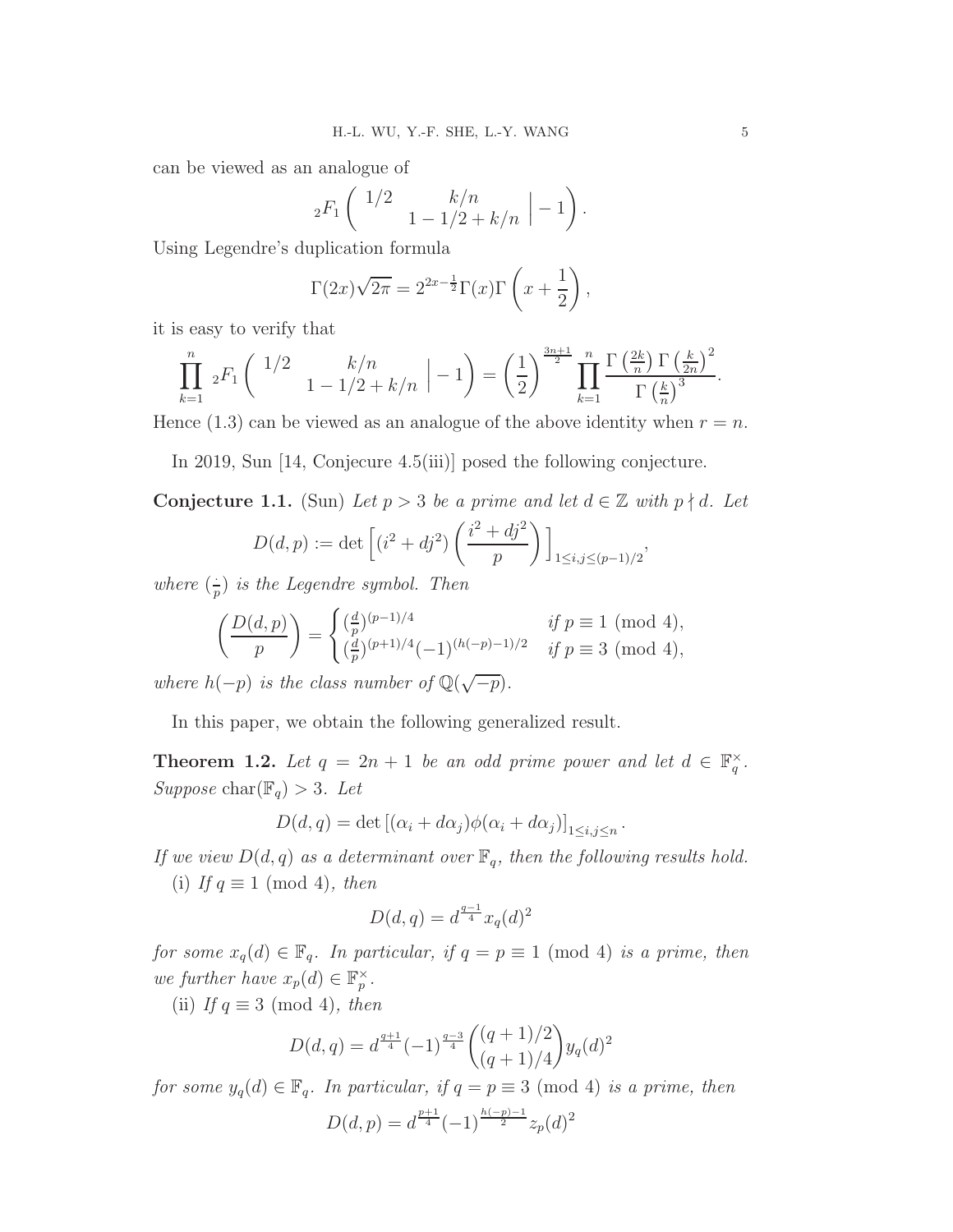for some  $z_p(d) \in \mathbb{F}_p^{\times}$ , where  $h(-p)$  is the class number of  $\mathbb{Q}(\sqrt{-p})$ .

As a direct consequence of Theorem 1.2, we confirm Sun's conjecture.

## Corollary 1.1. Conjecture 1.1 holds.

The outline of this paper is as follows. The proof of Theorem 1.1 will be given in Section 2. We will prove Theorem 1.2 in Section 3.

# 2. Proof of Theorem 1.1

In this section, we assume that  $q = 2n + 1$  is an odd prime power.

For every  $d \in \mathbb{F}_q^{\times}$ , clearly  $\sigma_d : \alpha_i \mapsto d^2 \alpha_i$  is a permutation of the set  $\mathbb{F}_q^{\times 2} = {\alpha_1, \alpha_2, \cdots, \alpha_n}.$  We begin with the following lemma.

**Lemma 2.1.** Let  $\text{sgn}(\sigma_d)$  denote the sign of  $\sigma_d$ . Then

$$
sgn(\sigma_d) = \phi(d)^{n-1}.
$$

*Proof.* As  $2 \nmid q$ , we can view  $sgn(\sigma_d)$  as an element of  $\mathbb{F}_q$ . Then we have

$$
sgn(\sigma_d) = \prod_{1 \le i < j \le n} \frac{d^2 \alpha_j - d^2 \alpha_i}{\alpha_j - \alpha_i} = d^{n(n-1)} = \phi(d)^{n-1}.
$$

This completes the proof.

Now we prove our first theorem.

**Proof of Theorem 1.1.** (i) Suppose now that  $d \in \mathbb{F}_q^{\times} \setminus \mathbb{F}_q^{\times 2}$  and that  $r \equiv n \pmod{2}$ . Then by Lemma 2.1 we have

$$
S_q(r, d) = \det \left[ \chi^r(\alpha_j + d\alpha_i) \right]_{1 \le i, j \le n}
$$
  
= sgn( $\sigma_d$ ) det  $\left[ \chi^r(d^2 \alpha_j + d\alpha_i) \right]_{1 \le i, j \le n} = (-1)^{n-1} \chi^r(d^n) S_q(r, d)$   
=  $(-1)^{n-1+r} S_q(r, d)$ .

The last equality follows from  $\chi^n = \phi$  and  $\chi^r(d^n) = \chi^n(d^r) = \phi(d)^r = (-1)^r$ . As  $r \equiv n \pmod{2}$ , we have  $S_q(r, d) = -S_q(r, d)$  and hence  $S_q(r, d) = 0$ . (ii)-(iv) Suppose that  $d = d_0^2$  for some  $d_0 \in \mathbb{F}_q^{\times}$ . Then by Lemma 2.1

$$
S_q(r, d) = S_q(r, d_0^2) = \text{sgn}(\sigma_{d_0}) S_q(r, 1) = \phi(d_0)^{n-1} S_q(r, 1).
$$

Hence we obtain that  $S_q(r, d) = S_q(r, 1)$  if  $q \equiv 3 \pmod{4}$  and that  $S_q(r, d) =$  $\delta_d S_q(r,1)$  if  $q \equiv 1 \pmod{4}$ , where

$$
\delta_d = \begin{cases} 1 & \text{if } d \text{ is a 4th power in } \mathbb{F}_q, \\ -1 & \text{otherwise.} \end{cases}
$$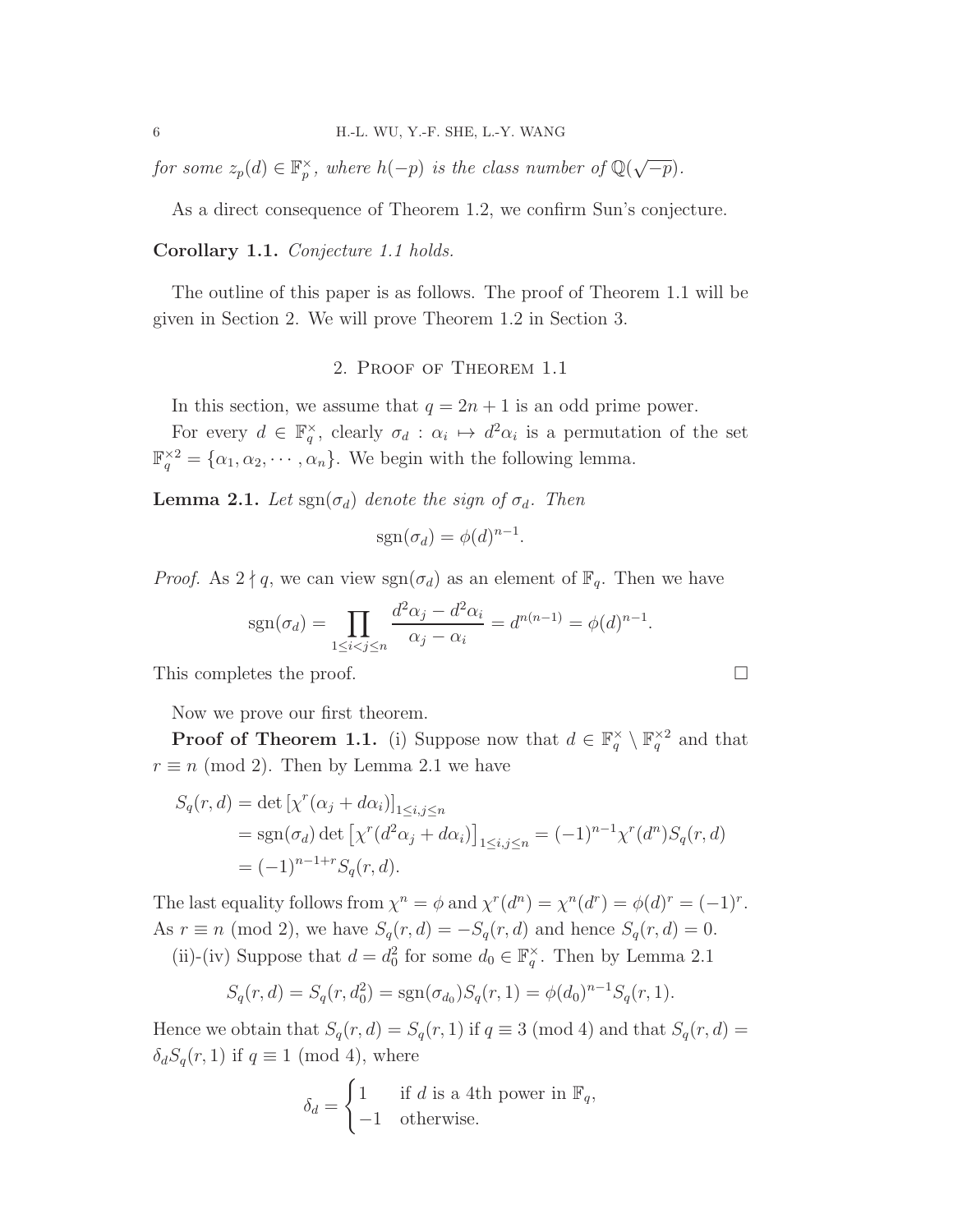Now we focus on  $S_q(r, 1)$ . Since

$$
T^{n}-1=\prod_{j=1}^{n}\left(T-\alpha_{j}\right),
$$

we obtain

$$
\prod_{j=1}^n \alpha_j = (-1)^{n-1}.
$$

Combining the above with the easily-proved fact that  $\chi(-1) = -1$ , we obtain that

(2.5) 
$$
S_q(r, 1) = (-1)^{r(n-1)} \det A_q(r),
$$

where  $A_q(r) = [\chi^r(\alpha_i + \alpha_j)\chi^{-r}(\alpha_j)]_{1 \leq i,j \leq n}$ . For  $k = 1, 2, \dots, n$ , let

$$
\lambda_k := \sum_{j=1}^n \chi^r (1 + \alpha_j) \chi^{k-r}(\alpha_j)
$$

and

$$
\mathbf{v}_k := \left(\chi^k(\alpha_1), \chi^k(\alpha_2), \cdots, \chi^k(\alpha_n)\right)^T,
$$

where  $M<sup>T</sup>$  denotes the transpose of a matrix M. For each i, we have

$$
\sum_{j=1}^{n} \chi^{r}(\alpha_{i} + \alpha_{j}) \chi^{-r}(\alpha_{j}) \chi^{k}(\alpha_{j}) = \sum_{j=1}^{n} \chi^{r} \left(1 + \frac{\alpha_{j}}{\alpha_{i}}\right) \chi^{k-r} \left(\frac{\alpha_{j}}{\alpha_{i}}\right) \chi^{k}(\alpha_{i})
$$

$$
= \sum_{j=1}^{n} \chi^{r} (1 + \alpha_{j}) \chi^{k-r}(\alpha_{j}) \chi^{k}(\alpha_{i})
$$

$$
= \lambda_{k} \chi^{k}(\alpha_{i}).
$$

This implies that

$$
A_q(r)\mathbf{v}_k = \lambda_k \mathbf{v}_k
$$

for  $k = 1, 2, \dots, n$ . As

$$
\begin{vmatrix} \chi^1(\alpha_1) & \chi^2(\alpha_1) & \dots & \chi^n(\alpha_1) \\ \chi^1(\alpha_2) & \chi^2(\alpha_2) & \dots & \chi^n(\alpha_2) \\ \vdots & \vdots & \ddots & \vdots \\ \chi^1(\alpha_n) & \chi^2(\alpha_n) & \dots & \chi^n(\alpha_n) \end{vmatrix}^2 = \prod_{1 \leq i < j \leq n} \left( \chi(\alpha_j) - \chi(\alpha_i) \right)^2 \neq 0,
$$

the vectors  $\mathbf{v}_1, \dots, \mathbf{v}_n$  are linearly independent. Hence  $\lambda_1, \dots, \lambda_n$  are exactly all eigenvalues of  $A_q(r)$  (counting multiplicities). By the above we obtain

(2.6) 
$$
S_q(r, 1) = (-1)^{r(n-1)} \det A_q(r) = (-1)^{r(n-1)} \prod_{k=1}^n \lambda_k.
$$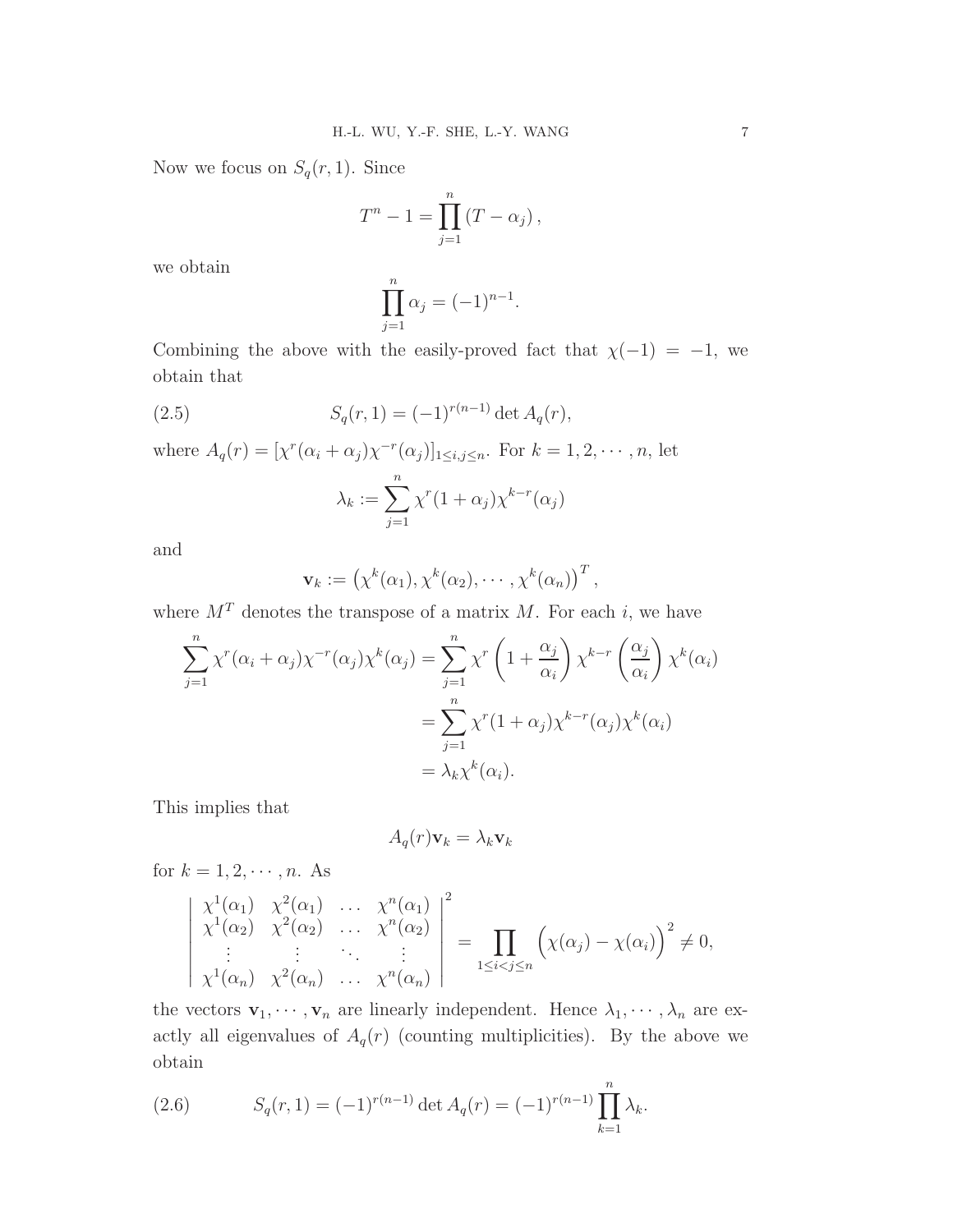Note that

$$
\frac{\varepsilon(x) + \phi(x)}{2} = \begin{cases} 1 & \text{if } x \in \mathbb{F}_q^{\times 2}, \\ 0 & \text{otherwise.} \end{cases}
$$

Hence

(2.7) 
$$
\lambda_k = \frac{1}{2} \sum_{x \in \mathbb{F}_q} (\varepsilon(x) + \phi(x)) \chi^r (1+x) \chi^{k-r}(x).
$$

Observe that

$$
\frac{1}{2} \sum_{x \in \mathbb{F}_q} \varepsilon(x) \chi^r(1+x) \chi^{k-r}(x) = \frac{(-1)^{k-r}}{2} \sum_{x \in \mathbb{F}_q} \varepsilon(x) \chi^r(1-x) \chi^{k-r}(x)
$$

$$
= \frac{(-1)^{k-r}}{2} J(\chi^{k-r}, \chi^r),
$$

and that

$$
\frac{1}{2} \sum_{x \in \mathbb{F}_q} \phi(x) \chi^r (1+x) \chi^{k-r}(x) = \frac{(-1)^{k-r+(q-1)/2}}{2} \sum_{x \in \mathbb{F}_q} \phi(x) \chi^r (1-x) \chi^{k-r}(x)
$$

$$
= \frac{(-1)^{k-r+(q-1)/2}}{2} J(\phi \chi^{k-r}, \chi^r).
$$

Hence, (2.7) becomes

$$
(2.8) \quad \lambda_k = \frac{(-1)^{k-r}}{2} \begin{cases} \left(J(\chi^{k-r}, \chi^r) - J(\phi \chi^{k-r}, \chi^r)\right) & \text{if } q \equiv 3 \pmod{4}, \\ \left(J(\chi^{k-r}, \chi^r) + J(\phi \chi^{k-r}, \chi^r)\right) & \text{if } q \equiv 1 \pmod{4}. \end{cases}
$$

It is well-known that the above Jacobi sums can be expressed in terms of finite field hypergeometric functions.

In fact, in the case  $q \equiv 3 \pmod{4}$ , by (1.1) we obtain that

(2.9)  
\n
$$
\frac{1}{2} \sum_{x \in \mathbb{F}_q} \varepsilon(x) \chi^r (1+x) \chi^{k-r}(x) = \frac{(-1)^{k-r}}{2} \sum_{x \in \mathbb{F}_q} \varepsilon(x) \chi^r (1-x) \chi^{k-r}(x)
$$
\n
$$
= \frac{(-1)^{k-r}}{2} \sum_{x \in \mathbb{F}_q} \varepsilon(1-x) \chi^r(x) \chi^{k-r}(1-x)
$$
\n
$$
= \frac{q}{2} \,_2F_1 \left( \begin{array}{cc} \varepsilon & \chi^r \\ \chi^k & \end{array} \middle| 1 \right),
$$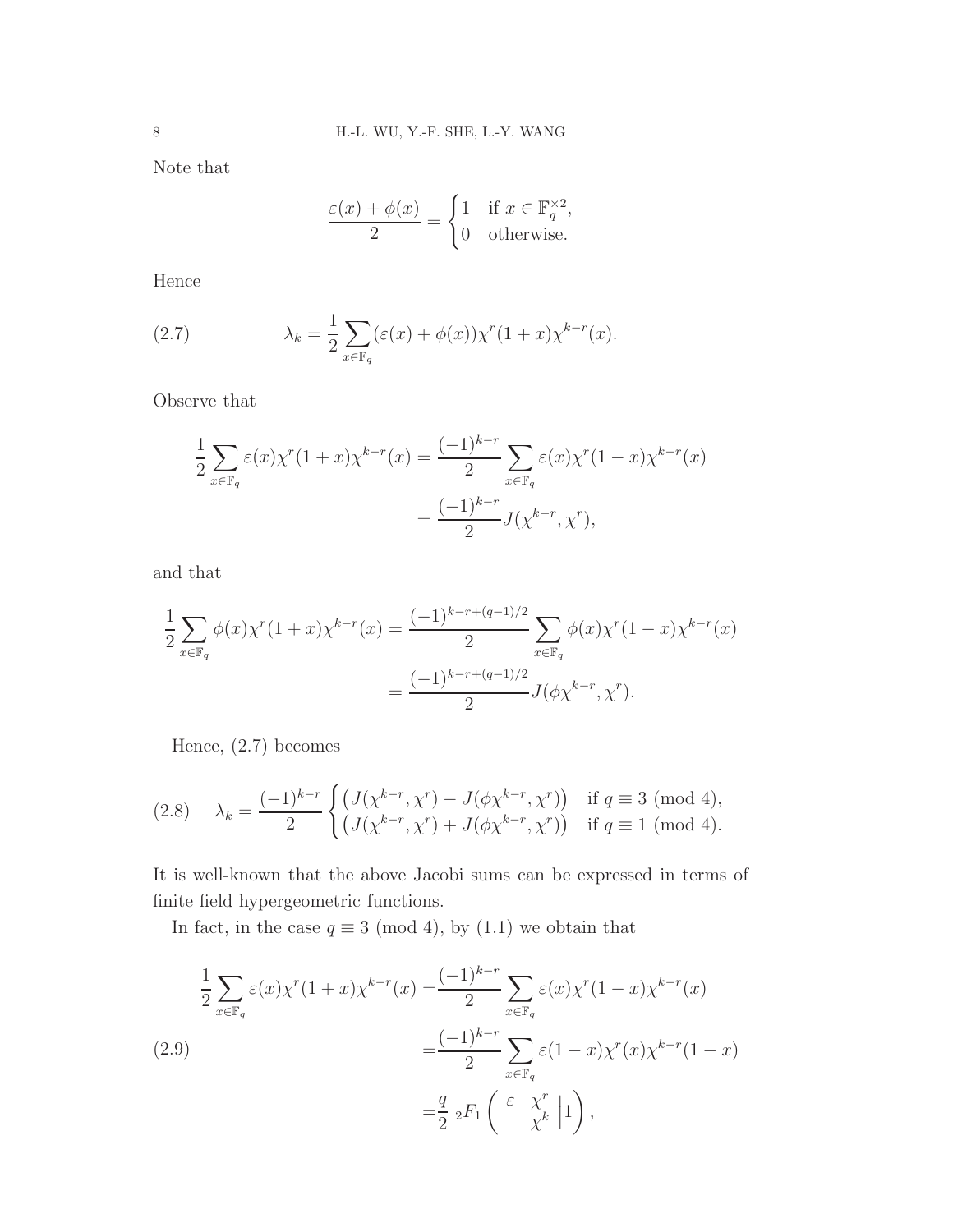and that

(2.10)  
\n
$$
\frac{1}{2} \sum_{x \in \mathbb{F}_q} \phi(x) \chi^r (1+x) \chi^{k-r}(x) = \frac{(-1)^{k-r+1}}{2} \sum_{x \in \mathbb{F}_q} \phi(x) \chi^r (1-x) \chi^{k-r}(x)
$$
\n
$$
= \frac{(-1)^{k-r+1}}{2} \sum_{x \in \mathbb{F}_q} \phi(1-x) \chi^r(x) \chi^{k-r}(1-x)
$$
\n
$$
= \frac{-q}{2} \,_2F_1 \left( \begin{array}{c} \phi & \chi^r \\ \chi^k & \end{array} \middle| 1 \right).
$$

Combining  $(2.9)$  and  $(2.10)$  with  $(2.7)$ , we obtain

$$
\lambda_k = \frac{q}{2} \left( {}_2F_1 \left( \begin{array}{c} \varepsilon & \chi^r \\ \chi^k & 1 \end{array} \right) - {}_2F_1 \left( \begin{array}{cc} \phi & \chi^r \\ \chi^k & 1 \end{array} \right) \right).
$$

This, together with (2.6), implies the desired result in Theorem 1.1(iii).

In the case  $q \equiv 1 \pmod{4}$ , we first have

$$
\lambda_k = \frac{1}{2} \sum_{x \in \mathbb{F}_q} \chi^r (1+x^2) \chi^{2k-2r}(x) = \frac{1}{2} \sum_{x \in \mathbb{F}_q} \chi^r (1-x^2) \chi^{2k-2r} (\sqrt{-1}x)
$$
  
= 
$$
\frac{(-1)^{k-r}}{2} \sum_{x \in \mathbb{F}_q} \chi^r (1-x^2) \chi^{2k-2r}(x),
$$

where  $\sqrt{-1} \in \mathbb{F}_q$  such that  $(\sqrt{-1})^2 = -1$ . By (1.1), we obtain

(2.11) 
$$
\lambda_k = \frac{(-1)^k q}{2} {}_2F_1 \left( \begin{array}{cc} \chi^{-r} & \chi^{2k-2r} \\ \chi^{2k-r} & \chi^{-2k-r} \end{array} \Big| -1 \right).
$$

Combining this with (2.6), we obtain

$$
S_q(r,1) = \frac{q^n(-1)^{r+n(n+1)/2}}{2^n} \prod_{k=1}^n 2F_1\left(\begin{array}{cc} \chi^{-r} & \chi^{2k-2r} \\ \chi^{2k-r} & \chi^{-2k-r} \end{array} \bigg| -1\right).
$$

In view of the above, the proof of Theorem 1.1 is now complete.  $\Box$ 

## 3. Proof of Theorem 1.2

In this section, we assume that  $q = 2n + 1$  is an odd prime power with  $3 \nmid q$ . Also, for any  $x, y \in \mathbb{F}_q$ , we write  $x \equiv y \pmod{\mathbb{F}_q^{\times 2}}$  if there is an element  $z \in \mathbb{F}_q^{\times}$  such that  $x = yz^2$ .

Let a be an integer with  $(a, n) = 1$ . We know that multiplication by a induces a permutation  $\tau_a$  of  $\mathbb{Z}/n\mathbb{Z} = {\overline{0}, \overline{1}, ..., \overline{n-1}}$ . Lerch [11] obtained the following result which determines the sign of  $\tau_a$ .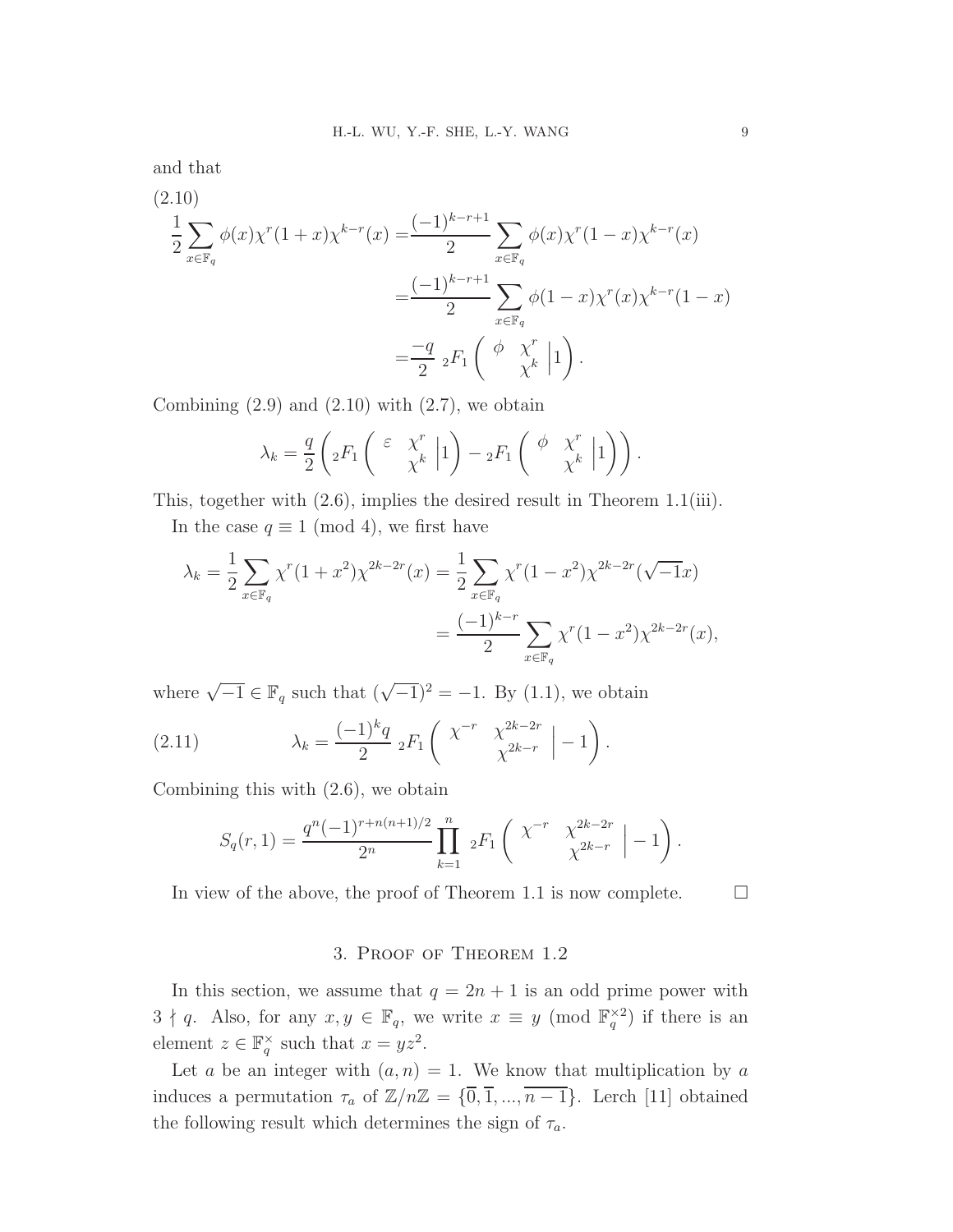**Lemma 3.2.** Let  $\text{sgn}(\tau_a)$  denote the sign of  $\tau_a$ . Then

$$
sgn(\tau_a) = \begin{cases} \left(\frac{a}{n}\right) & \text{if } n \text{ is odd,} \\ 1 & \text{if } n \equiv 2 \pmod{4,} \\ (-1)^{\frac{a-1}{2}} & \text{if } n \equiv 0 \pmod{4,} \end{cases}
$$

where  $\left(\frac{1}{n}\right)$  $\frac{1}{n}$ ) denotes Jacobi symbol if n is odd.

Clearly  $\text{inv}_q : \alpha_i \mapsto \alpha_i^{-1}$  $i<sup>-1</sup>$  is a permutation of  $\alpha_1, \alpha_2, \cdots, \alpha_n$ . Fix a generator g of the cyclic group  $\mathbb{F}_q^{\times}$ . If we reindex the elements  $g^0, g^2, \cdots, g^{2(n-1)}$ of  $\mathbb{F}_q^{\times 2}$  as  $\overline{0}, \overline{1}, \cdots, \overline{n-1}$  of  $\mathbb{Z}/n\mathbb{Z}$ , then the permutation  $\text{inv}_q$  becomes the permutation  $\tau_{-1}$  that sends  $\bar{i}$  to  $\overline{n-i}$  for  $1 \leq i \leq n-1$  while leaving  $\bar{0}$ fixed. This permutation has  $\frac{(n-1)(n-2)}{2}$  inversions (indeed, its inversions are all pairs  $(\overline{i}, \overline{j})$  with  $0 < i < j < n$ , and there are  $(n-1)(n-2)/2$  such pairs). In view of the above we obtain the following result.

Lemma 3.3. Let notations be as above. Then

$$
sgn(inv_q) = sgn(\tau_{-1}) = (-1)^{\frac{(n-1)(n-2)}{2}} = \begin{cases} (-1)^{\frac{n-1}{2}} & \text{if } q \equiv 3 \pmod{4}, \\ 1 & \text{if } q \equiv 5 \pmod{8}, \\ -1 & \text{if } q \equiv 1 \pmod{8}. \end{cases}
$$

We also need the following lemma (cf. [9, Lemma 10]).

**Lemma 3.4.** Let  $R$  be a commutative ring and let  $m$  be a positive integer. Set  $P(T) = p_{m-1}T^{m-1} + \cdots + p_1T + p_0 \in R[T]$ . Then

$$
\det[P(X_iY_j)]_{1\leq i,j\leq m} = \prod_{i=0}^{m-1} p_i \prod_{1\leq i < j \leq m} (X_i - X_j) (Y_i - Y_j).
$$

We are now in a position to prove our main result.

Proof of Theorem 1.2. Recall that

$$
D(d,q) = \det [(\alpha_i + d\alpha_j)\phi(\alpha_i + d\alpha_j)]_{1 \leq i,j \leq n}.
$$

If we view  $D(d, q)$  as a determinant over  $\mathbb{F}_q$ , then

$$
D(d, q) = \det \left[ \left( \alpha_i + d\alpha_j \right)^{\frac{q+1}{2}} \right]_{1 \le i, j \le n}
$$

.

Thus

(3.12) 
$$
D(d,q) \equiv \det \left[ \left( \frac{\alpha_i}{\alpha_j} + d \right)^{\frac{q+1}{2}} \right]_{1 \le i,j \le n} \pmod{\mathbb{F}_q^{\times 2}}.
$$

Noting that

$$
\left(\frac{\alpha_i}{\alpha_j}\right)^{\frac{q-1}{2}} = 1
$$
 and 
$$
d^{\frac{q-1}{2}} = \phi(d),
$$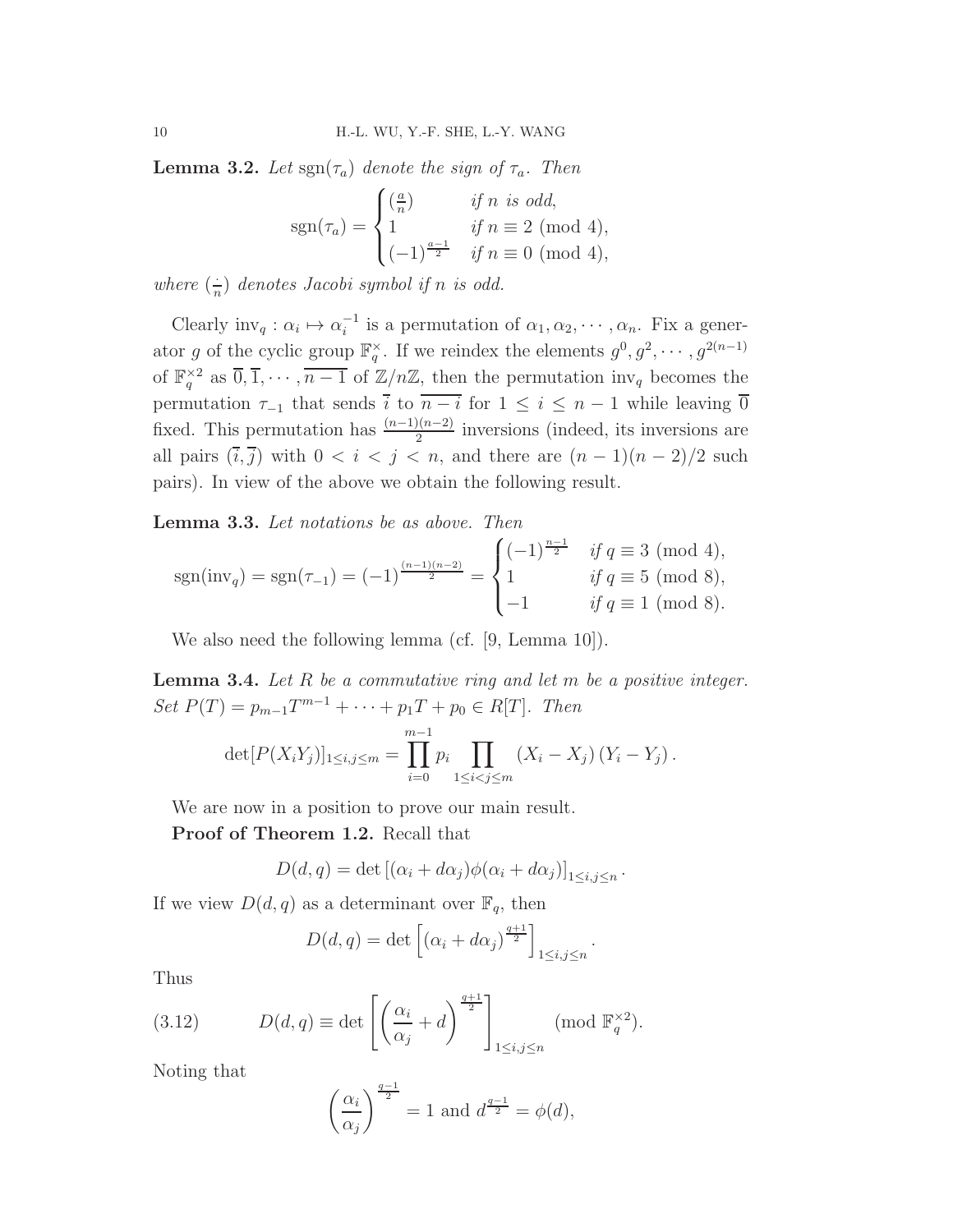one can verify that

$$
\left(\frac{\alpha_i}{\alpha_j} + d\right)^{\frac{q+1}{2}}
$$
\n
$$
= \sum_{k=0}^{\frac{q+1}{2}} \binom{\frac{q+1}{2}}{k} \left(\frac{\alpha_i}{\alpha_j}\right)^k d^{\frac{q+1}{2}-k}
$$
\n
$$
= \sum_{k=2}^{\frac{q-3}{2}} \binom{\frac{q+1}{2}}{k} \left(\frac{\alpha_i}{\alpha_j}\right)^k d^{\frac{q+1}{2}-k} + \left(\frac{1}{2} + \phi(d)\right) d + \left(\frac{\phi(d)}{2} + 1\right) \frac{\alpha_i}{\alpha_j}.
$$

Hence

$$
\left(\frac{\alpha_i}{\alpha_j} + d\right)^{\frac{q+1}{2}} = f\left(\frac{\alpha_i}{\alpha_j}\right),\,
$$

where

$$
f(T) = \left(\frac{1}{2} + \phi(d)\right)d + \left(\frac{\phi(d)}{2} + 1\right)T + \sum_{k=2}^{\frac{q-3}{2}} \binom{\frac{q+1}{2}}{k} d^{\frac{q+1}{2}-k}T^k.
$$

Observe that

$$
\left(\frac{1}{2} + \phi(d)\right) \left(\frac{\phi(d)}{2} + 1\right) \equiv \phi(d) \pmod{\mathbb{F}_q^{\times 2}}
$$

(just check both cases  $\phi(d) = 1$  and  $\phi(d) = -1$ ). By this observation, if we let  $C_f$  denote the product of the coefficients of  $f(T)$ , then

$$
C_f = d\left(\frac{1}{2} + \phi(d)\right) \left(\frac{\phi(d)}{2} + 1\right) \times \prod_{k=2}^{\frac{q-3}{2}} \binom{\frac{q+1}{2}}{k} d^{\frac{q+1}{2} - k}
$$
  
=  $d\frac{\left(\frac{1}{2} + \phi(d)\right) \left(\frac{\phi(d)}{2} + 1\right)}{\left(\frac{q+1}{2} \cdot d^{(q+1)/2}\right)^2} \times \prod_{k=0}^{\frac{q+1}{2}} \binom{\frac{q+1}{2}}{k} d^{\frac{q+1}{2} - k}$   
\equiv  $d\phi(d) \times \prod_{k=0}^{\frac{q+1}{2}} \binom{\frac{q+1}{2}}{k} d^{\frac{q+1}{2} - k} \pmod{\mathbb{F}_q^{\times 2}}$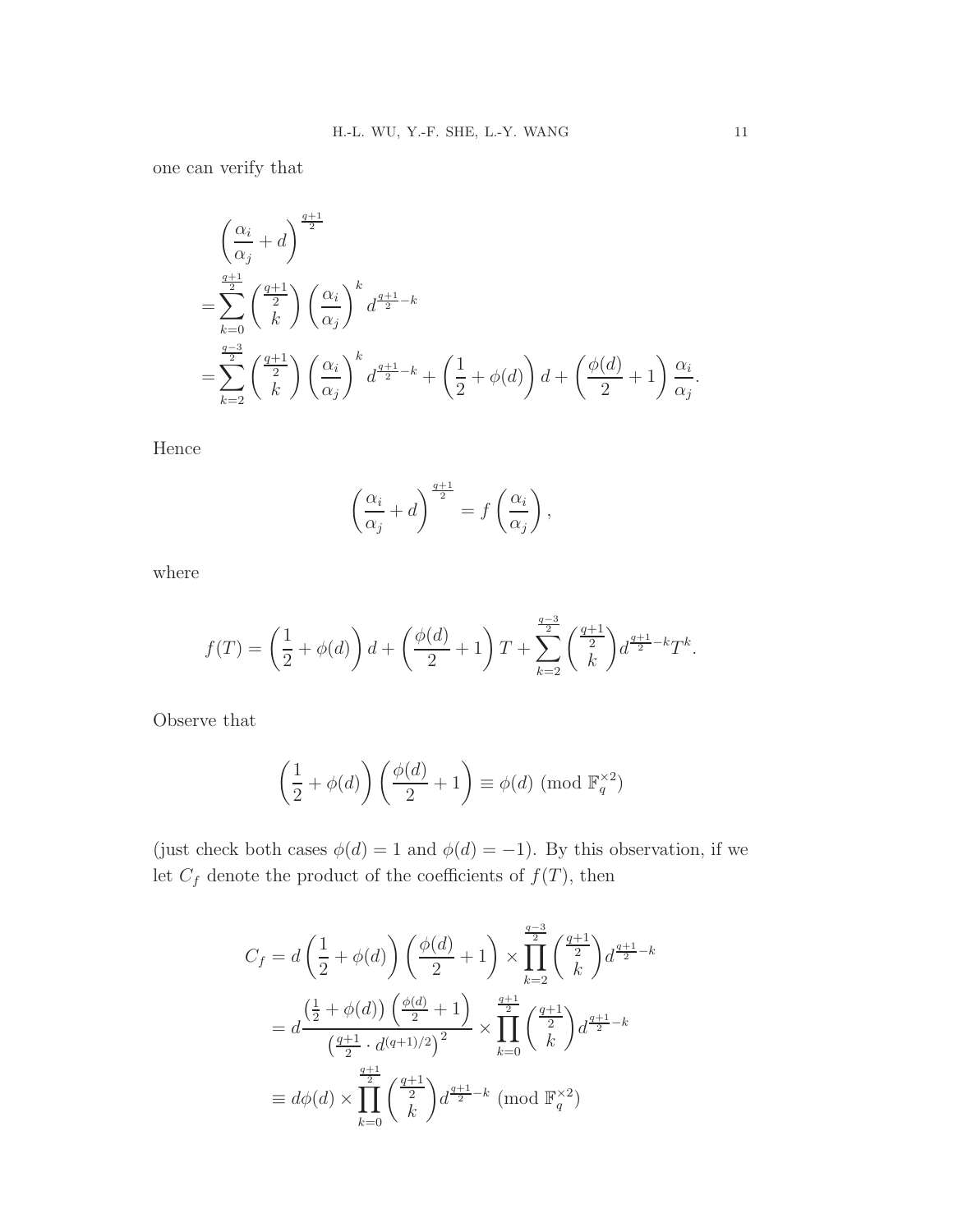Thus, applying Lemma 3.4 to  $P(T) = f(T)$ , we rewrite (3.12) as

$$
D(d, q) \equiv \text{sgn}(\text{inv}_q) \cdot d\phi(d) \cdot \prod_{1 \le i < j \le n} (\alpha_j - \alpha_i)^2 \cdot \prod_{k=0}^{\frac{q+1}{2}} {\binom{\frac{q+1}{2}}{k}} d^{\frac{q+1}{2} - k}
$$
  

$$
\equiv \text{sgn}(\text{inv}_q) \cdot d\phi(d) \cdot \prod_{k=0}^{\frac{q+1}{2}} {\binom{\frac{q+1}{2}}{k}} d^{\frac{q+1}{2} - k}
$$
  

$$
\equiv \text{sgn}(\text{inv}_q) \cdot d^{1 + (n+1)(n+2)/2} \phi(d) \cdot \prod_{k=0}^{\frac{q+1}{2}} {\binom{\frac{q+1}{2}}{k}} (\text{mod } \mathbb{F}_q^{\times 2}).
$$

Now we divide the remaining proof into two cases.

Case 1.  $q \equiv 1 \pmod{4}$ .

In this case, since  $\pm 1 \in \mathbb{F}_q^{\times 2}$  and  $char(\mathbb{F}_q) > 3$ , one can verify that

$$
\operatorname{sgn}(\operatorname{inv}_q) \cdot d^{1 + (n+1)(n+2)/2} \phi(d) \equiv d^{\frac{q-1}{4}} \pmod{\mathbb{F}_q^{\times 2}},
$$

and that

$$
\prod_{k=0}^{\frac{q+1}{2}} \binom{\frac{q+1}{2}}{k} \in \{0\} \cup \mathbb{F}_q^{\times 2}.
$$

Hence there is an element  $x_q(d) \in \mathbb{F}_q$  such that

$$
D(d, q) = d^{\frac{q-1}{4}} x_q(d)^2.
$$

Moreover, if  $q = p \equiv 1 \pmod{4}$  is a prime, then clearly

$$
\prod_{k=0}^{\frac{p+1}{2}} \binom{\frac{p+1}{2}}{k} \in \mathbb{F}_p^{\times 2}.
$$

Hence we can further obtain that  $x_p(d) \in \mathbb{F}_p^{\times}$ .

Case 2.  $q \equiv 3 \pmod{4}$ .

In this case, noting that  $d \equiv \phi(d) \pmod{\mathbb{F}_q^{\times 2}}$ , by Lemma 3.3 we obtain that

$$
sgn(\text{inv}_q) \cdot d^{1+(n+1)(n+2)/2} \phi(d) \equiv (-1)^{\frac{q-3}{4}} d^{\frac{q+1}{4}} \pmod{\mathbb{F}_q^{\times 2}},
$$

and that

$$
\prod_{k=0}^{\frac{q+1}{2}} \binom{\frac{q+1}{2}}{k} \in \{0\} \cup \binom{(q+1)/2}{(q+1)/4} \mathbb{F}_q^{\times 2}.
$$

In view of the above there is an element  $y_q(d)$  such that

$$
D(d,q) = d^{\frac{q+1}{4}}(-1)^{\frac{q-3}{4}} \binom{(q+1)/2}{(q+1)/4} y_q(d)^2.
$$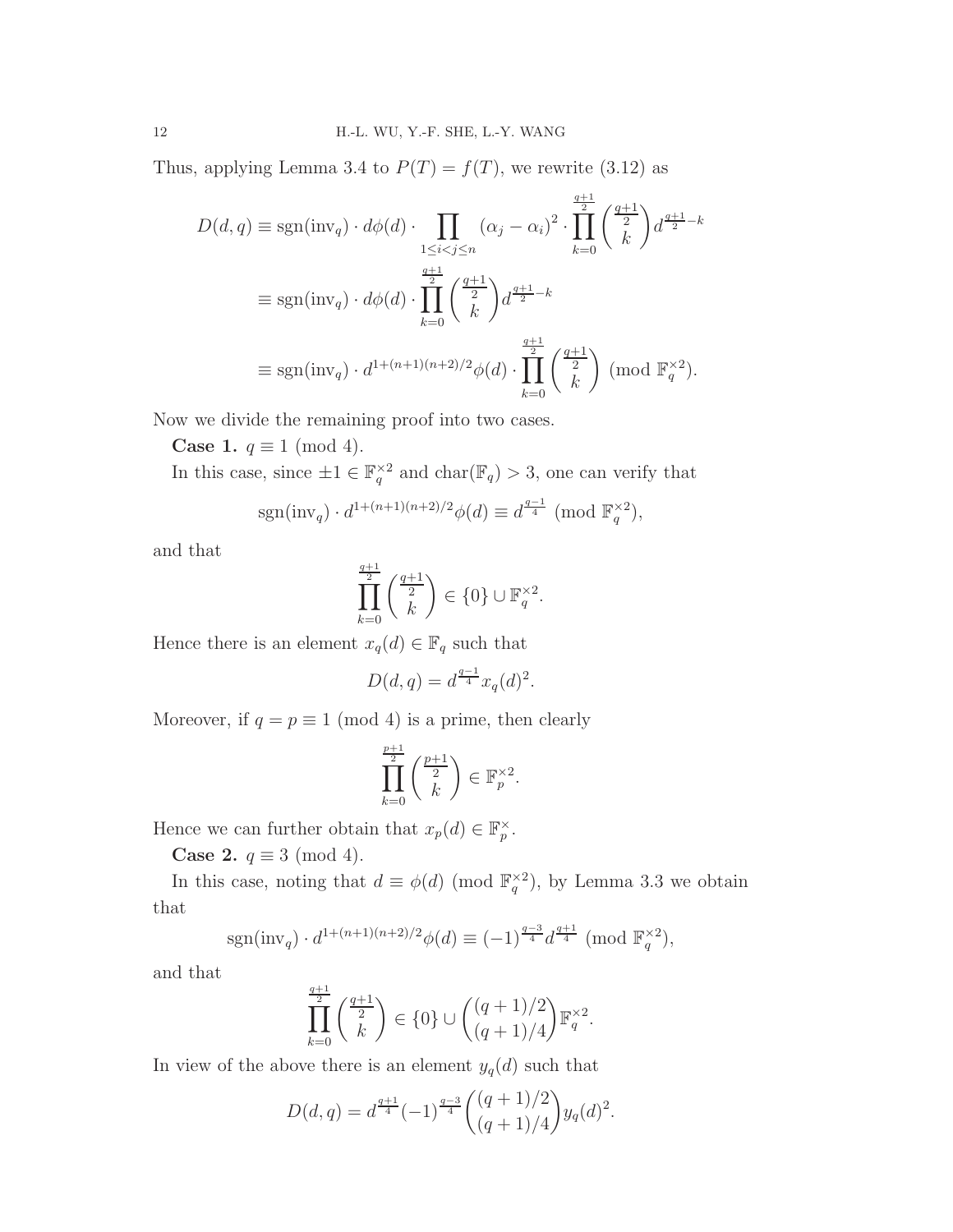Moreover, if  $q = p \equiv 3 \pmod{4}$  is a prime, then clearly

$$
\prod_{k=0}^{\frac{p+1}{2}} {\binom{\frac{p+1}{2}}{k}} \in {\binom{(p+1)/2}{(p+1)/4}} \mathbb{F}_p^{\times 2}.
$$

Note that

$$
\binom{(p+1)/2}{(p+1)/4} \equiv \frac{1}{2} \cdot \frac{p-1}{2!} \equiv (-1)^{\frac{h(-p)+1}{2} + \frac{p+1}{4}} \pmod{\mathbb{F}_p^{\times 2}}.
$$

The last congruence follows from  $2 \equiv (-1)^{\frac{p+1}{4}} \pmod{\mathbb{F}_p^{\times 2}}$  and Mordell's result [12] which states that if  $p \equiv 3 \pmod{4}$  is a prime greater that 3, then

$$
\frac{p-1}{2}! \equiv (-1)^{\frac{h(-p)+1}{2}} \pmod{p}.
$$

By the above results, we see that there is an element  $z_p(d) \in \mathbb{F}_p^{\times}$  such that

$$
D(d, p) = d^{\frac{p+1}{4}} (-1)^{\frac{h(-p)-1}{2}} z_p(d)^2.
$$

This completes the proof.

Acknowledgments We would like to thank the two anonymous referees for their helpful comments. The first author also thanks Prof. Hao Pan and Dr. He-Xia Ni for their steadfast encouragement.

This work was supported by the National Natural Science Foundation of China (Grant No. 12101321 and Grant No. 11971222) and the Natural Science Foundation of the Higher Education Institutions of Jiangsu Province (Grant No. 21KJB110002 and Grant No. 21KJB110001).

#### **REFERENCES**

- [1] W. N. Bailey, Generalized hypergeometric series, Cambridge Univ. Press, Cambridge, 1935.
- [2] R. Barman, G. Kalita, Hypergeometric functions over  $\mathbb{F}_q$  and traces of Frobenius for elliptic curves, Proc. Amer. Math. Soc. 141 (2013), 3403–3410.
- [3] L. Carlitz, Some cyclotomic matrices, Acta Arith. 5 (1959), 293–308.
- [4] R. Chapman, Determinants of Legendre symbol matrices, Acta Arith. 115 (2004), 231–244.
- [5] R. Chapman, My evil determinant problem, preprint, December 12, 2012, available from http://empslocal.ex.ac.uk/people/staff/rjchapma/etc/evildet.pdf.
- [6] J. G. Fuselier, Hypergeometric functions over  $\mathbb{F}_p$  and relations to elliptic curves and modular forms. Proc. Amer. Math. Soc. 138 (2010), 109–123.
- [7] J. Greene, Hypergeometric functions over finite fields, Trans. Amer. Math. Soc. 301 (1987), 77–101.